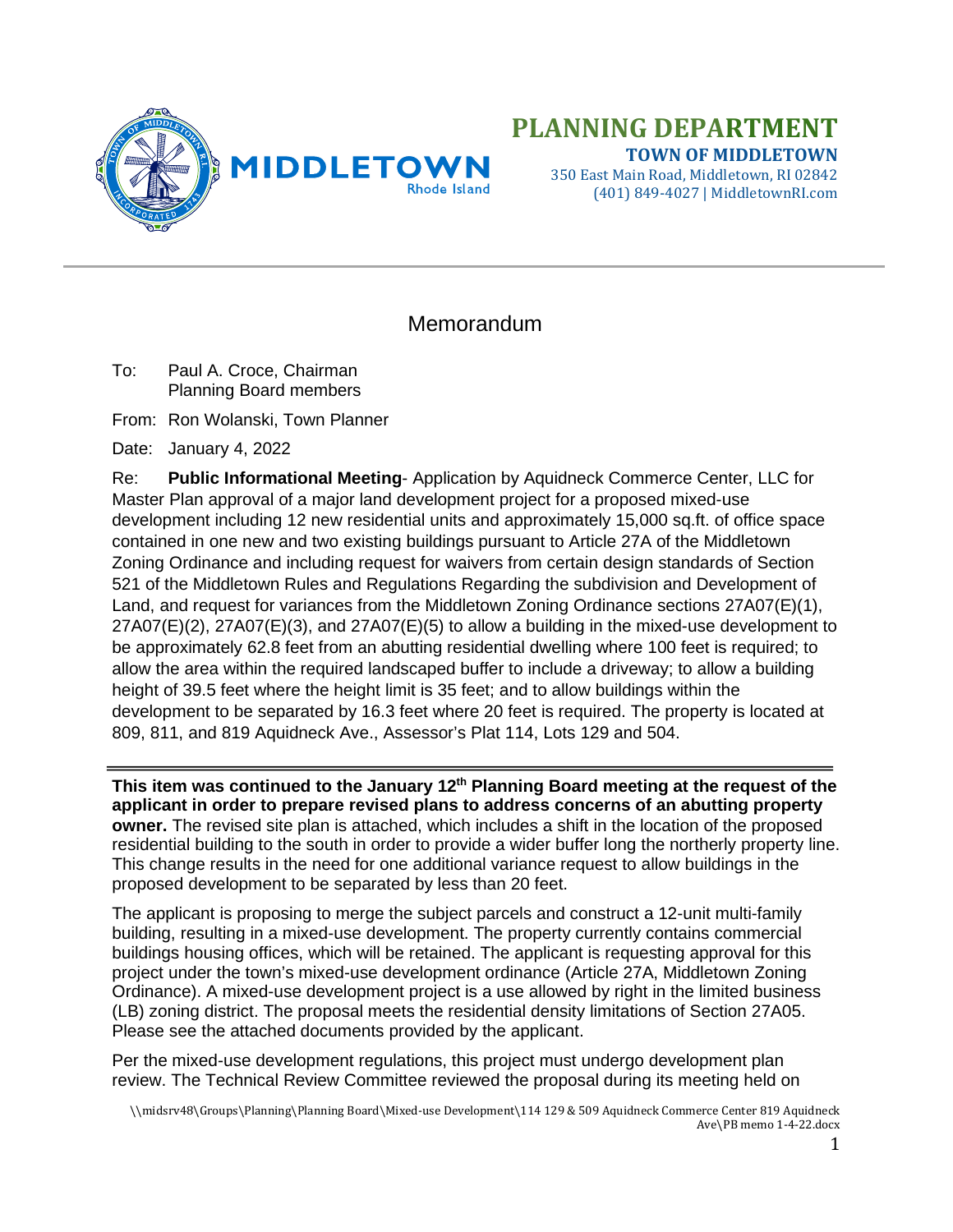October 6, 2021. Following review, the TRC voted to forward a positive recommendation to the Planning Board subject to the following recommended conditions of approval:

## **Recommended Conditions of Approval**:

- 1. Prior to Preliminary Plan approval, the plans must be revised to demonstrate adequate turning radii for emergency vehicles, subject to the approval of the Fire Department.
- 2. Prior to Preliminary Plan approval, the applicant must confirm the location, size and slope of the existing sewer main in Aquidneck Ave intended to serve the development.

Review and comment has also been sought from applicable local and state committees and agencies as required. Comments from others will be provided to the Board as they become available.

#### **Zoning Relief Sought:**

Pursuant to Section 27A02(D), the Planning Board has the authority to consider and act on any requests for relief from provisions of the Zoning ordinance. The applicant is seeking the following variance relief:

- Setback to residential building on abutting lot 62 feet where 100 feet is required (Zoning Ordinance section 27A07(E)(1))
- Area within setback to be landscaped not provided (Zoning Ordinance section 27A07(E)(2))
- Building height of 39.5 feet where 35 feet is required (Zoning Ordinance section 27A07(E)(3))
- Buildings within the development separated by 16.3 feet where 20 feet is required (Zoning Ordinance section 27A07(E)(5))

#### **Standards for considering a variance (Zoning Ordinance Section 903):**

- 1. That the hardship from which the applicant seeks relief is due to the unique characteristics of the subject land or structure and not to the general characteristics of the surrounding area and is not primarily due to a physical or economic disability of the applicant;
- 2. That the hardship is not the result of any prior action of the applicant and does not result primarily from the desire of the applicant to realize greater financial gain;
- 3. That the granting of the requested variance will not alter the general character of the surrounding area or impair the intent or purpose of this chapter or the Comprehensive Plan upon which this chapter is based; and
- 4. That the relief to be granted is the least relief necessary.
- 5. The Zoning Board of Review shall, in addition to the above standards, require that evidence be entered into the record of the proceedings showing that:

 (a) In granting a use variance the subject land or structure cannot yield any beneficial use if it is required to conform to the provisions of this chapter. Nonconforming use of neighboring land or structures in the same district and permitted use of lands or structures in an adjacent district shall not be considered in granting a use variance; and

 (b) In granting a dimensional variance, that the hardship which will be suffered by the owner of the subject property if the dimensional variance is not granted shall amount to more than a mere inconvenience. The fact that a use may be more profitable or that a structure may be more valuable after the relief is fronted shall not be grounds for relief.

 (c) Dimensional variances granted in conjunction with a special use permit shall be supported by independent evidence on the record satisfying each of the requirements

<sup>\\</sup>midsrv48\Groups\Planning\Planning Board\Mixed-use Development\114 129 & 509 Aquidneck Commerce Center 819 Aquidneck Ave\PB memo 1-4-22.docx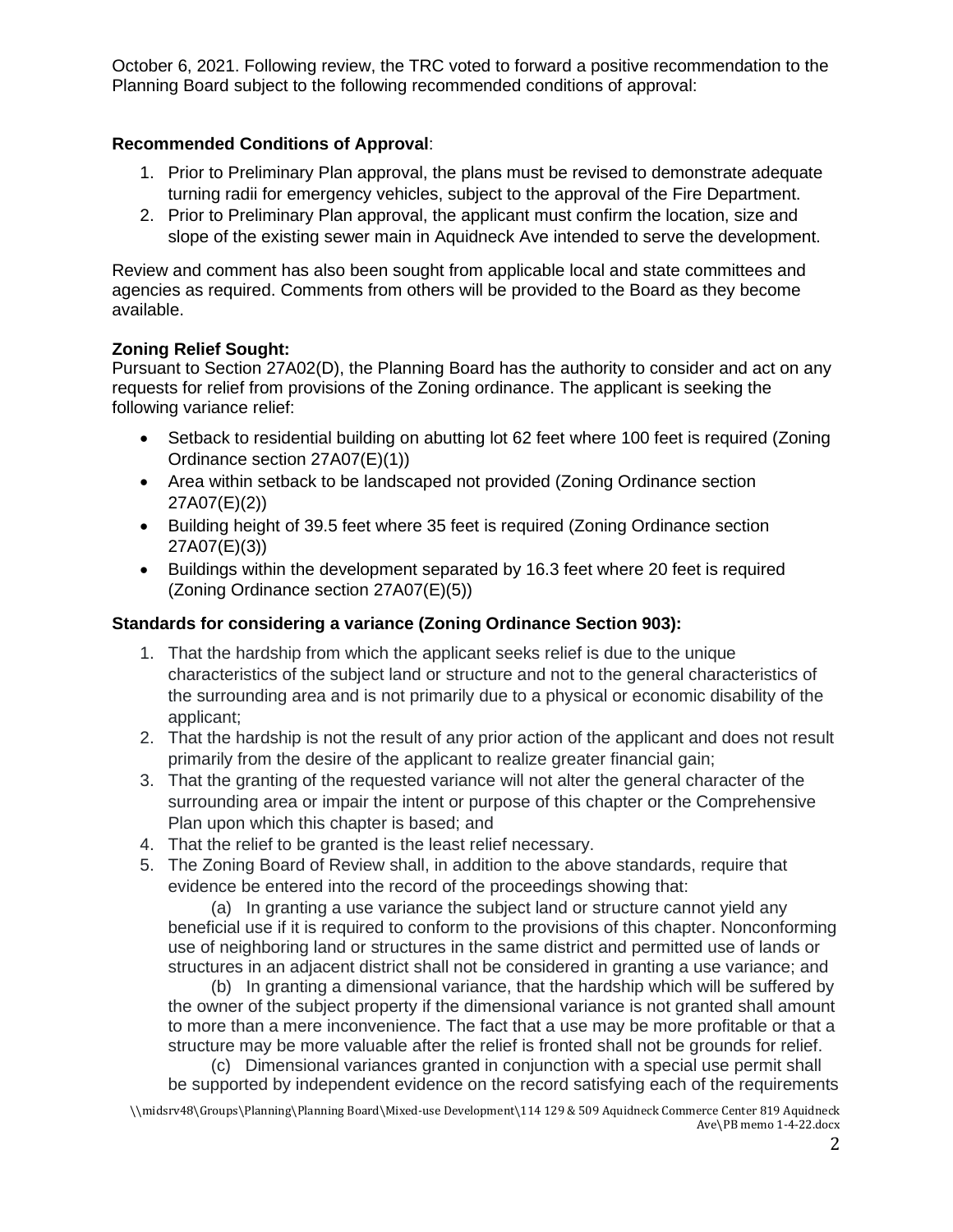for a dimensional variance, and the Board shall vote on each dimensional variance before voting on the special use permit.

# **Potential Waiver Requests:**

At this stage of review (Master Plan), with the plans and level of detail submitted, the full list of necessary waivers from the commercial development design standards of Section 521 of the Middletown Rules and Regulations Regarding the Subdivision and Development of Land is unclear. The applicant should be asked to confirm which of the potential waivers I have identified below based on the submitted plans will be requested.:

- 521.1.C Utility lines installed underground.
- 521.1.D Exterior lighting must be dark sky compliant.
- 521.1.E.1 Enclosure for relocated dumpster must be provided.
- 521.1.E.2 Location and proposed screening of HVAC equipment must be provided.
- 521.1.E.3 & 4 Location of required trash receptacles and bike racks must be provided.
- 521.2.B Need calculation of window area on facades visible from Aquidneck Ave.
- 521.2.C. Use of synthetic exterior building materials proposed. Need elevations to identify proposed exterior building materials.
- 521.2.D. Flat roof proposed for new building.
- 521.3.B Need calculation of landscaped area for the entire site minimum 25% required. (Stamped Landscape plan must be provided with Preliminary Plan submission.)
- 521.3.C Screening elements must be provided along all property lines as part of landscape plan. (Stamped Landscape plan must be provided with Preliminary Plan submission.)
- 521.3.D.2 Required 20-foot landscaped buffer not provided along northly property line (abutting residential use)
- 521.3.F.1 & 2 Required street and parking lot trees not provided. (Stamped Landscape plan must be provided with Preliminary Plan submission.)

## **Required findings** (Subdivision rules and regulations section 403)

The following is a list of the required findings the Board must make in approving a subdivision or land development project. The Board should make its own conclusions as to the consistency of the plan with these findings.

- 1. The proposed development is consistent with the comprehensive community plan and/or has satisfactorily addressed the issues where there may be inconsistencies;
- 2. The proposed development is in compliance with the standards and provisions of the Town Zoning Ordinance
- 3. There will be no significant negative environmental impacts from the proposed development as shown on the final plan, with all required conditions of approval;
- 4. The subdivision, as proposed, will not result in the creation of individual lots with such physical constraints to development that building on those lots according to pertinent regulations and building standards would be impracticable. (See definition of Buildable lot). Lots with such physical constraints to development may be created only if identified as permanent open space or permanently reserved for a public purpose on the approved, recorded plans;